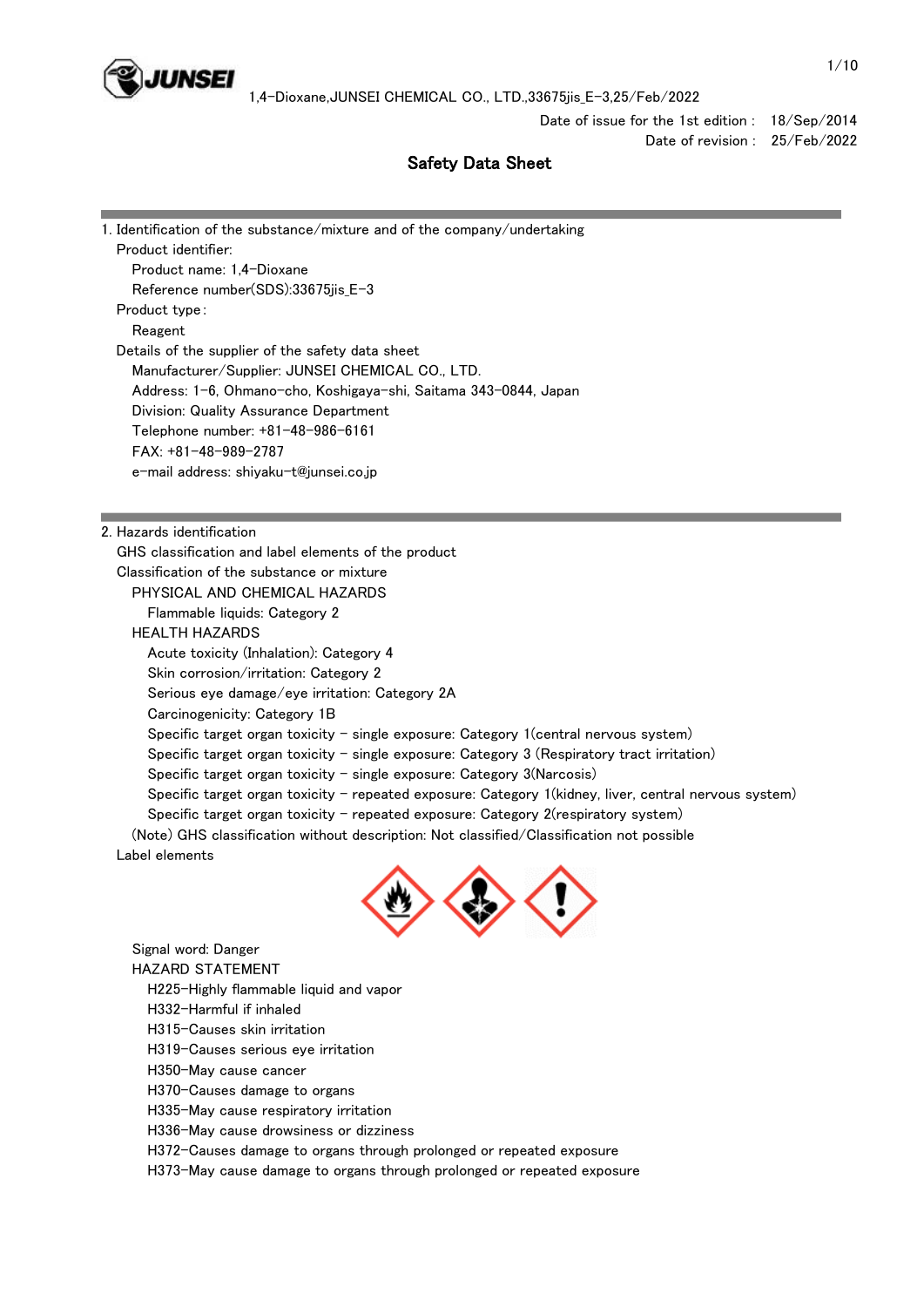

# PRECAUTIONARY STATEMENT

| Prevention                                                                                             |  |
|--------------------------------------------------------------------------------------------------------|--|
| Obtain special instructions before use.                                                                |  |
| Do not handle until all safety precautions have been read and understood.                              |  |
| Keep away from heat, hot surfaces, sparks, open flames and other ignition sources. No smoking.         |  |
| Keep container tightly closed.                                                                         |  |
| Ground and bond container and receiving equipment.                                                     |  |
| Use explosion-proof electrical/ventilating/lighting equipment.                                         |  |
| Use non-sparking tools.                                                                                |  |
| Take action to prevent static discharges.                                                              |  |
| Do not breathe dust/fume/gas/mist/vapors/spray.                                                        |  |
| Use only outdoors or in a well-ventilated area.                                                        |  |
| Wash contaminated parts thoroughly after handling.                                                     |  |
| Wear protective gloves/protective clothing/eye protection/face protection.                             |  |
| Use personal protective equipment as required.                                                         |  |
| Do not eat, drink or smoke when using this product.                                                    |  |
| Response                                                                                               |  |
| In case of fire: Use appropriate media other than water to extinguish.                                 |  |
| Get medical advice/attention if you feel unwell.                                                       |  |
| IF exposed or concerned: Get medical advice/attention.                                                 |  |
| Call a POISON CENTER/doctor/physician if you feel unwell.                                              |  |
| IF exposed or concerned: Call a POISON CENTER/doctor/physician.                                        |  |
| IF INHALED: Remove person to fresh air and keep comfortable for breathing.                             |  |
| IF ON SKIN: Wash with plenty of soap and water.                                                        |  |
| IF ON SKIN (or hair): Take off immediately all contaminated clothing. Rinse skin with water or shower. |  |
| If skin irritation occurs: Get medical advice/attention.                                               |  |
| Take off contaminated clothing and wash it before reuse.                                               |  |
| IF IN EYES: Rinse cautiously with water for several minutes. Remove contact lenses, if                 |  |
| present and easy to do. Continue rinsing.                                                              |  |
| If eye irritation persists: Get medical advice/attention.                                              |  |
| Storage                                                                                                |  |
| Store in a well-ventilated place. Keep container tightly closed. Keep cool.                            |  |
| Store locked up.                                                                                       |  |
| Disposal                                                                                               |  |
| Dispose of contents/container in accordance with local/national regulation.                            |  |
| Specific Physical and Chemical hazards                                                                 |  |
| Highly flammable liquid. Vapor/air mixture may explode.                                                |  |
|                                                                                                        |  |
|                                                                                                        |  |

# 3. Composition/information on ingredients

 Mixture/Substance selection: **Substance**  Common name, synonyms: Diethylene dioxide Ingredient name:1,4-Dioxane Content (%):98.0 < Chemical formula:C4H8O2 Chemicals No, Japan:5-839 CAS No.:123-91-1 MW:88.11 ECNO:204-661-8 Stabilizing additives (EP), (GR):2,6-Di-t-butyl-4-methylphenol(BHT) Note : The figures shown above are not the specifications of the product.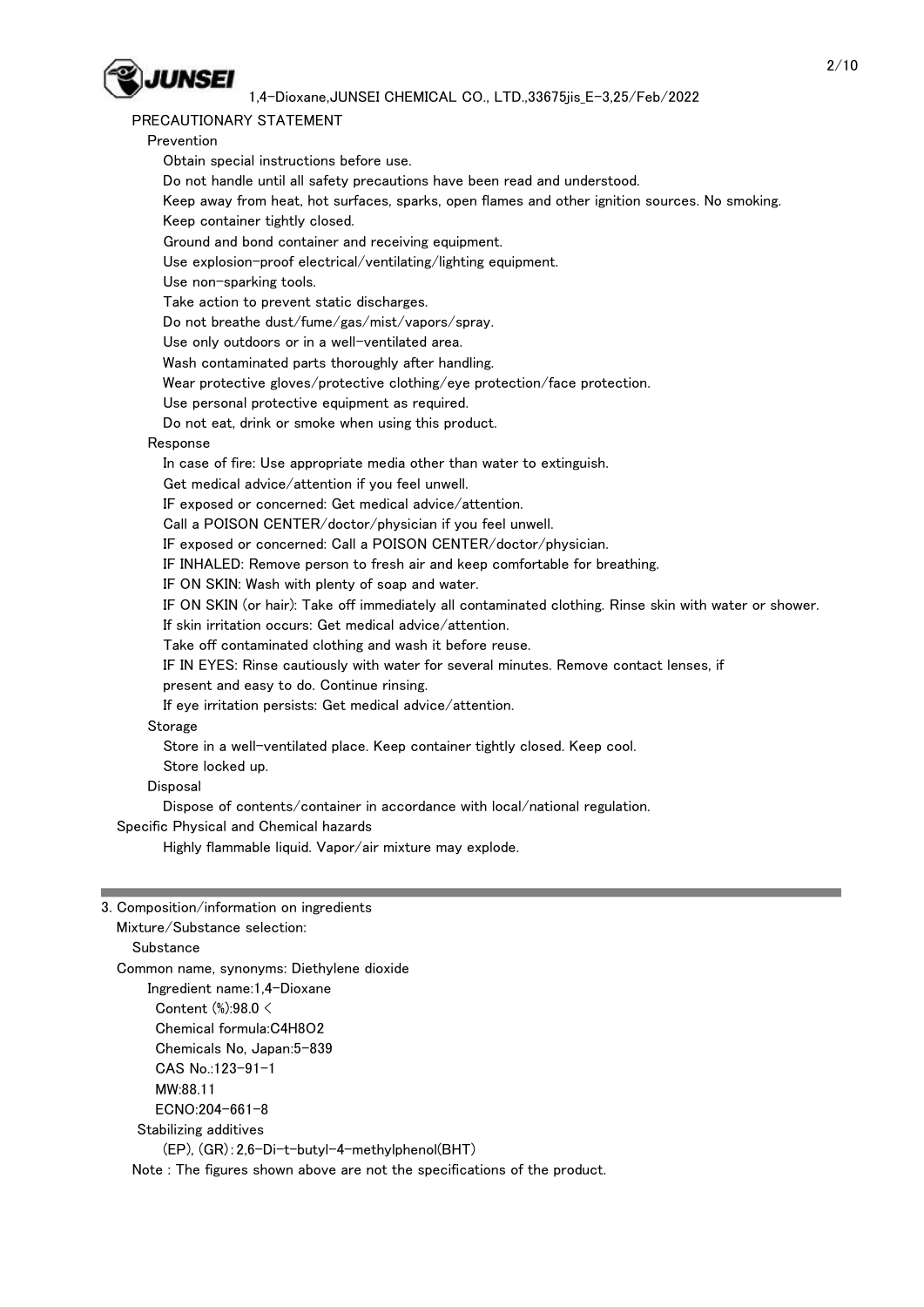

| 4. First-aid measures                                                                                  |
|--------------------------------------------------------------------------------------------------------|
| Descriptions of first-aid measures                                                                     |
| General measures                                                                                       |
| Get medical advice/attention if you feel unwell.                                                       |
| Keep victim warm and quiet.                                                                            |
| Call emergency medical service.                                                                        |
| <b>IF INHALED</b>                                                                                      |
| Remove person to fresh air and keep comfortable for breathing.                                         |
| Call a POISON CENTER/doctor/physician if you feel unwell.                                              |
| IF ON SKIN (or hair)                                                                                   |
| Take off immediately all contaminated clothing. Rinse skin with water or shower.                       |
| Wash with plenty of soap and water.                                                                    |
| If skin irritation or rash occurs: Get medical advice/attention.                                       |
| If skin irritation occurs: Get medical advice/attention.                                               |
| Remove and isolate contaminated clothing and shoes.                                                    |
| In case of burns, immediately cool affected skin for as long as possible with child water.             |
| Do not remove clothing if adhering to skin.                                                            |
| IF IN EYES                                                                                             |
| Rinse cautiously with water for several minutes. Remove contact lenses, if present and easy            |
| to do. Continue rinsing.                                                                               |
| If eye irritation persists: Get medical advice/attention.                                              |
| <b>IF SWALLOWED</b>                                                                                    |
| Rinse mouth. Do NOT induce vomiting.                                                                   |
| Call a POISON CENTER/doctor/physician if you feel unwell.                                              |
| Most important symptoms and effects, both acute and delayed                                            |
| (Symptoms when inhalation or ingestion)                                                                |
| Cough. Sore throat. Nausea. Dizziness. Headache. Drowsiness. Vomiting. Unconsciousness. Abdominal pain |
| (Symptoms when skin and/or eye contact)                                                                |
| Conjunctival redness of the eyes Pain of the eyes.                                                     |
| XMay be absorbed into the skin.                                                                        |
|                                                                                                        |
| 5. Fire-fighting measures                                                                              |
| Extinguishing media                                                                                    |
| Suitable extinguishing media                                                                           |
| In case of fire, use water mist, alcohol-resistant foam, dry powder, CO2 to extinguish.                |
| Unsuitable extinguishing media                                                                         |
| Unsuitable extinguishing media data is not available.                                                  |
|                                                                                                        |

Specific hazards arising from the substance or mixture

Containers may explode when heated.

Fire may produce irritating, corrosive and/or toxic gases.

Runoff from fire control or dilution water may cause pollution.

# Advice for firefighters

Specific fire-fighting measures

Evacuate non-essential personnel to safe area.

Cool container with water spray.

Special protective equipment and precautions for fire-fighters

Wear fire resistant or flame retardant clothing.

Wear protective gloves/protective clothing/eye protection/face protection.

 Firefighters should wear self-contained breathing apparatus with full face peace operated positive pressure mode.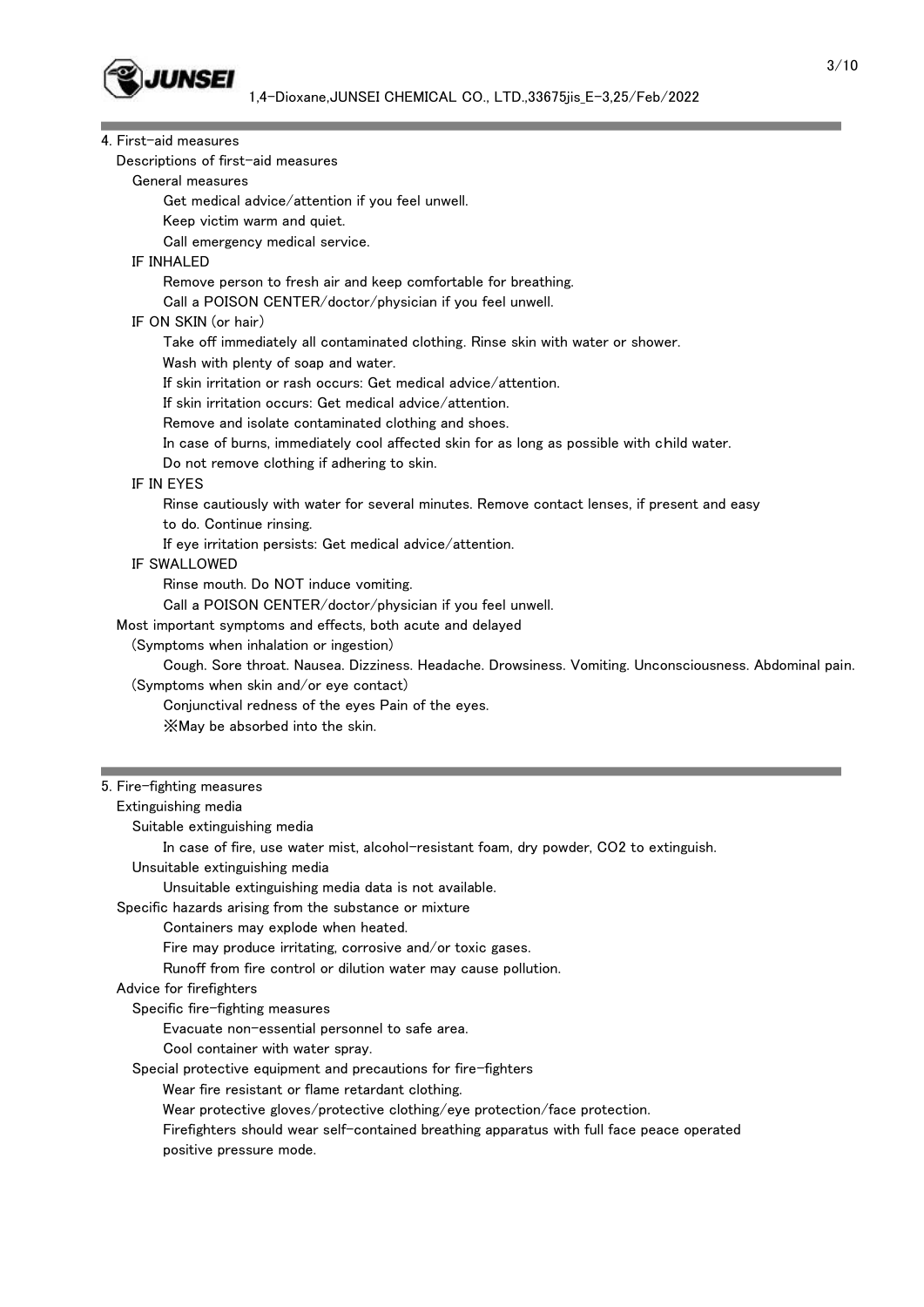

### 6. Accidental release measures

Personnel precautions, protective equipment and emergency procedures

Keep unauthorized personnel away.

 In case of contact with substance, immediately flush skin or eyes with running water for at least 20 minutes.

Ventilate area until material pick up is complete.

Wear proper protective equipment.

PUBLIC SAFTY: Ventilate closed spaces before entering.

Do not touch or walk through spilled material.

### Environmental precautions

Runoff to sewer may create fire or explosion hazard.

Vapor explosion hazard indoors, outdoors or in sewers.

Avoid release to headsprings, rivers, lakes, ocean and groundwater.

### Methods and materials for containment and cleaning up

Absorb spill with inert material (dry sand, earth, et al), then place in a chemical waste container.

Use clean non-sparking tools to collect absorbed material.

All equipment used when handling the product must be grounded.

### Preventive measures for secondary accident

Collect spillage.

Stop leak if you can do it without risk.

ELIMINATE all ignition sources (no smoking, flares, sparks or flames in immediate area).

Prevent entry into waterways, sewers, basements or confined areas.

A vapor suppressing foam may be used to reduce vapors.

Keep out of low areas.

### 7. Handling and storage

## Precautions for safe handling

## Preventive measures

(Exposure Control for handling personnel)

Do not breathe dust/fume/gas/mist/vapors/spray.

(Protective measures against fire and explosion)

Keep away from heat, hot surfaces, sparks, open flames and other ignition sources. No smoking.

Ground and bond container and receiving equipment.

Use explosion-proof electrical/ventilating/lighting equipment.

Use non-sparking tools.

Take action to prevent static discharges.

(Exhaust/ventilator)

Exhaust/ventilator should be available.

(Safety treatments)

Avoid contact with skin.

Avoid contact with eyes.

### Safety Measures

Obtain special instructions before use.

Do not handle until all safety precautions have been read and understood.

Use only outdoors or in a well-ventilated area.

Wear protective gloves/protective clothing/eye protection/face protection.

Use personal protective equipment as required.

When using do not eat, drink or smoke.

# Any incompatibilities

Strong acids, Oxidizing agents, Raney Nickel Catalyst should not be mixed with the chemicals.

Advice on general occupational hygiene

Wash contaminated parts thoroughly after handling.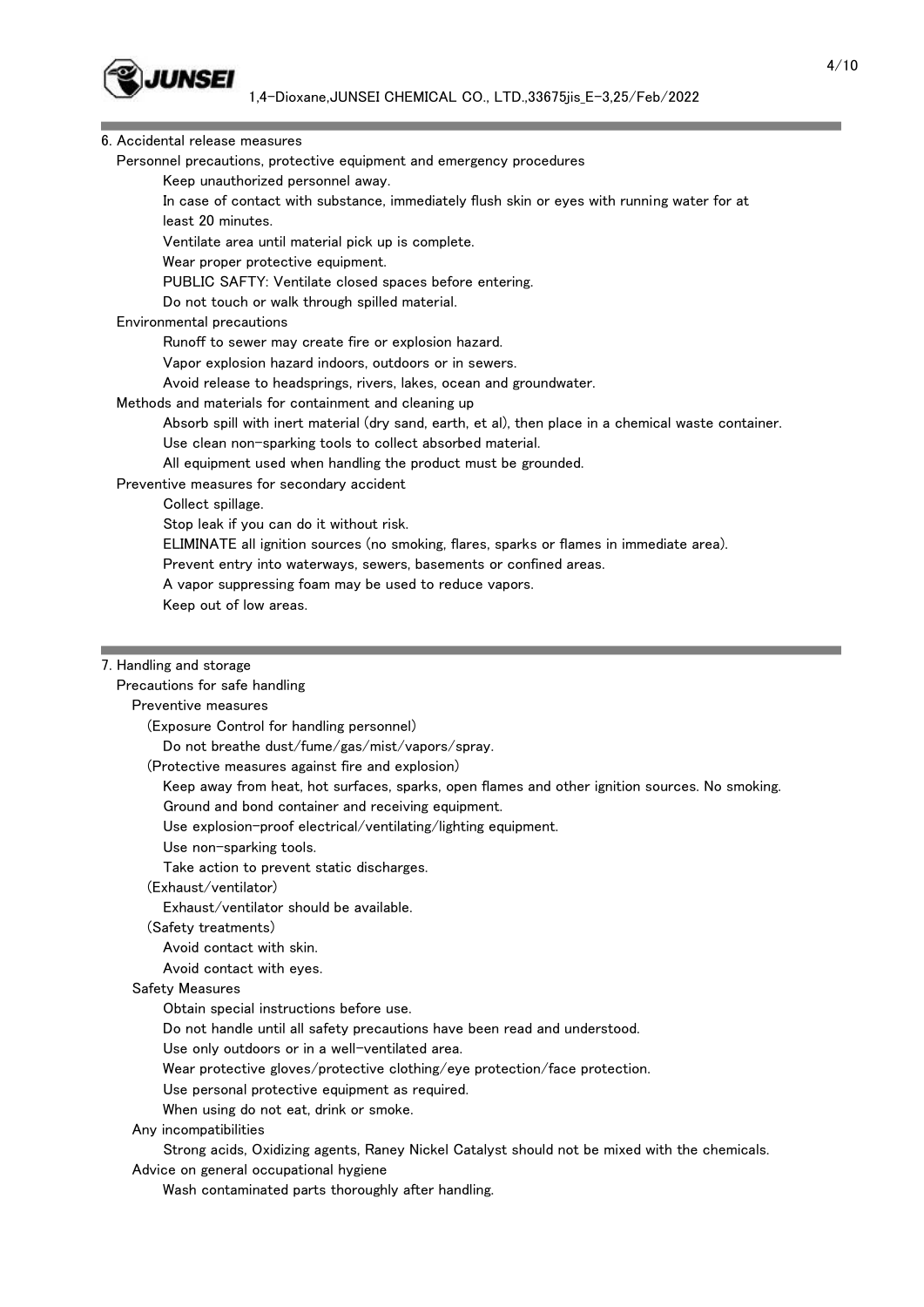

Do not eat, drink or smoke when using this product.

Take off contaminated clothing and wash it before reuse.

Storage

Г

Conditions for safe storage

Store in a well-ventilated place. Keep container tightly closed. Keep cool.

Keep cool. Protect from sunlight.

Store in accordance with local/national regulation.

Store locked up.

Container and packaging materials for safe handling data is not available.

# Specific end use(s)

 See information in Section 7.1 and 7.2 for handling and storage recommendations. See Section 8 for exposure controls and personal protection recommendations.

| 8. Exposure controls/personal protection                                         |
|----------------------------------------------------------------------------------|
| Control parameters                                                               |
| Control value                                                                    |
| Japan control value $(1995) \le 10$ ppm                                          |
| Adopted value                                                                    |
| $JSOH(2015)$ 1ppm; $3.6$ mg/m $3$ (dermal)                                       |
| ACGIH(1999) TWA: 20ppm (Liver dam)                                               |
| Notation · · · Skin                                                              |
| Exposure controls                                                                |
| Appropriate engineering controls                                                 |
| Do not use in areas without adequate ventilation.                                |
| Eye wash station should be available.                                            |
| Washing facilities should be available.                                          |
| Individual protection measures                                                   |
| Respiratory protection                                                           |
| Wear respiratory protection.                                                     |
| Hand protection                                                                  |
| Wear protective gloves. Recommended material(s): butyl rubber                    |
| Consult with your glove and/or personnel equipment manufacturer for selection of |
| appropriate compatible materials.                                                |
| Eye protection                                                                   |
| Wear safety glasses with side-shields.                                           |
| Wear eye/face protection.                                                        |
| Skin and body protection                                                         |
| Wear impervious clothing and boots in case of repeated or prolonged treatment.   |
|                                                                                  |
|                                                                                  |

### 9. Physical and Chemical Properties

 Information on basic physical and chemical properties Physical state: Liquid Color: Colorless-clear Odor: Characteristic odor Odor threshold data is not available. Melting point/Freezing point: 12℃ Boiling point or initial boiling point: 101℃ Boiling range data is not available. Flammability (gases, liquids and solids): Ignitable Lower and upper explosion limit/flammability limit: Lower explosion limit: 2 vol % Upper explosion limit: 22.5 vol %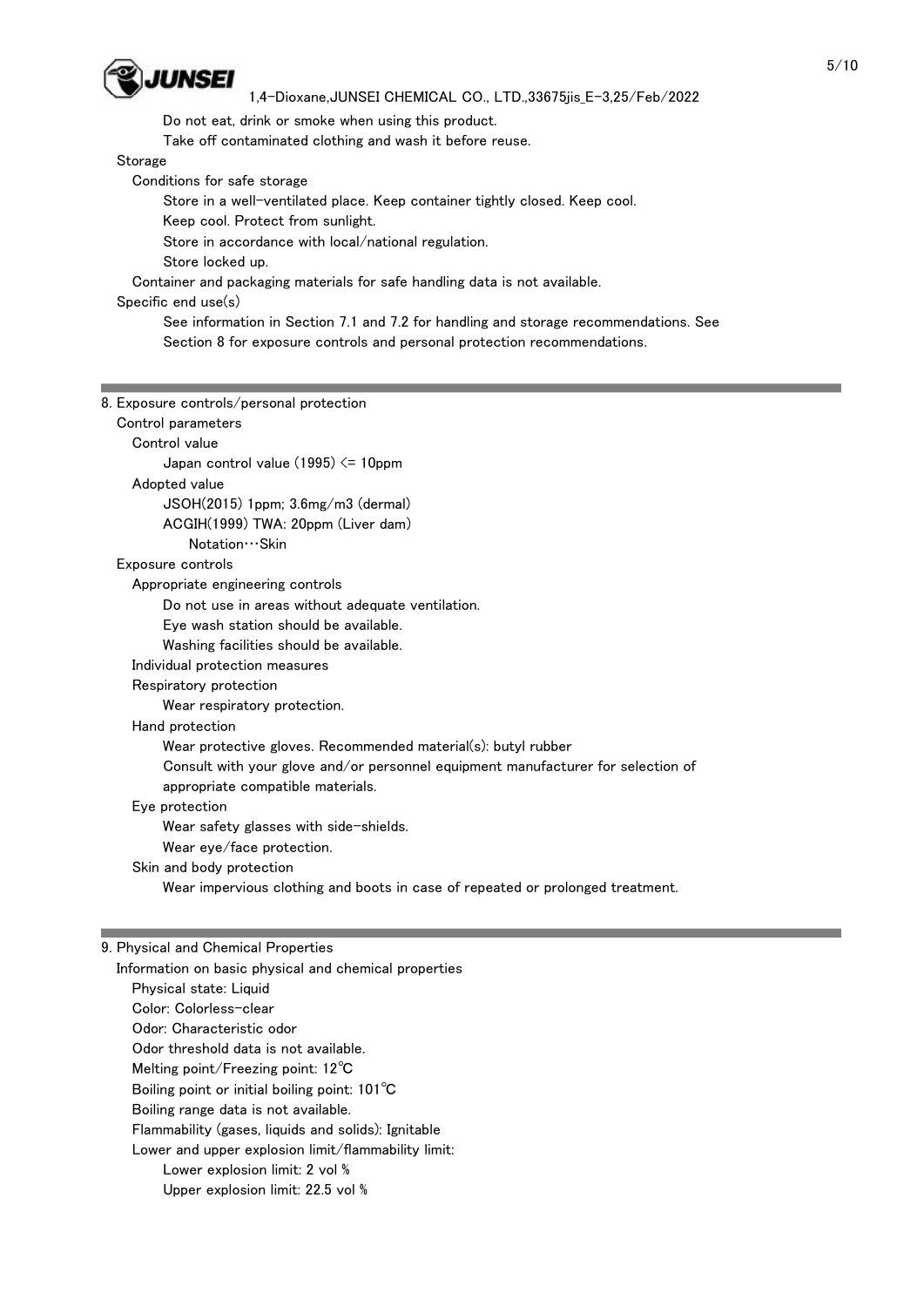

 Flash point: (c.c.)12℃ Auto-ignition temperature: 180℃ Decomposition temperature data is not available. Self-Accelerating Decomposition Temperature/SADT data is not available. pH data is not available. Dynamic viscosity: 1.31mPas(20℃) Kinematic viscosity: 1.27mm2/s(20℃) Solubility: Solubility in water: Miscible(100 g/100 ml ) Solubility in solvent: Very soluble in ethanol and diethyl ether. n-Octanol/water partition coefficient: log Pow-0.42 Vapor pressure: 4.1 kPa (20℃) Vapor density data is not available. VOC data is not available. Evaporation rate data is not available. Density and/or relative density: 1.03g/cm3(20℃) Relative vapor density (Air=1): 3.0 Relative density of the Vapor/air - mixture at  $20^{\circ}$ C (Air = 1): 1.08 Critical temperature: 312℃ Particle characteristics data is not available.

### 10. Stability and Reactivity

### **Reactivity**

Reactivity data is not available.

#### Chemical stability

Stable under normal storage/handling conditions.

Highly flammable.

### Possibility of hazardous reactions

The vapour is heavier than air and may travel along the ground; distant ignition possible.

The substance can form explosive peroxides on exposure to air.

Reacts with oxidants and strong acids.

Reacts violently with some catalysts (e.g. Raney Nickel Catalyst).

Conditions to avoid

Contact with incompatible materials.

Open flames. Heat.Sparks. Air. Light.

Incompatible materials

Strong acids, Oxidizing agents, Raney Nickel Catalyst.

Hazardous decomposition products

Carbon oxides

11. Toxicological Information Information on toxicological effects Acute toxicity Acute toxicity (Oral) [GHS Cat. Japan, base data] rat LD50=5170~7339 mg/kg (CERI・NITE hazard assessment data, 2006 et al.) Acute toxicity (Dermal) [GHS Cat. Japan, base data] rat LD50=2100mg/kg (CERI・NITE risk assessment, 2006) Acute toxicity (Inhalation) [GHS Cat. Japan, base data] vapor: rat LC50=9158ppm/4hr (CERI/NITE Risk Assessment, 2006)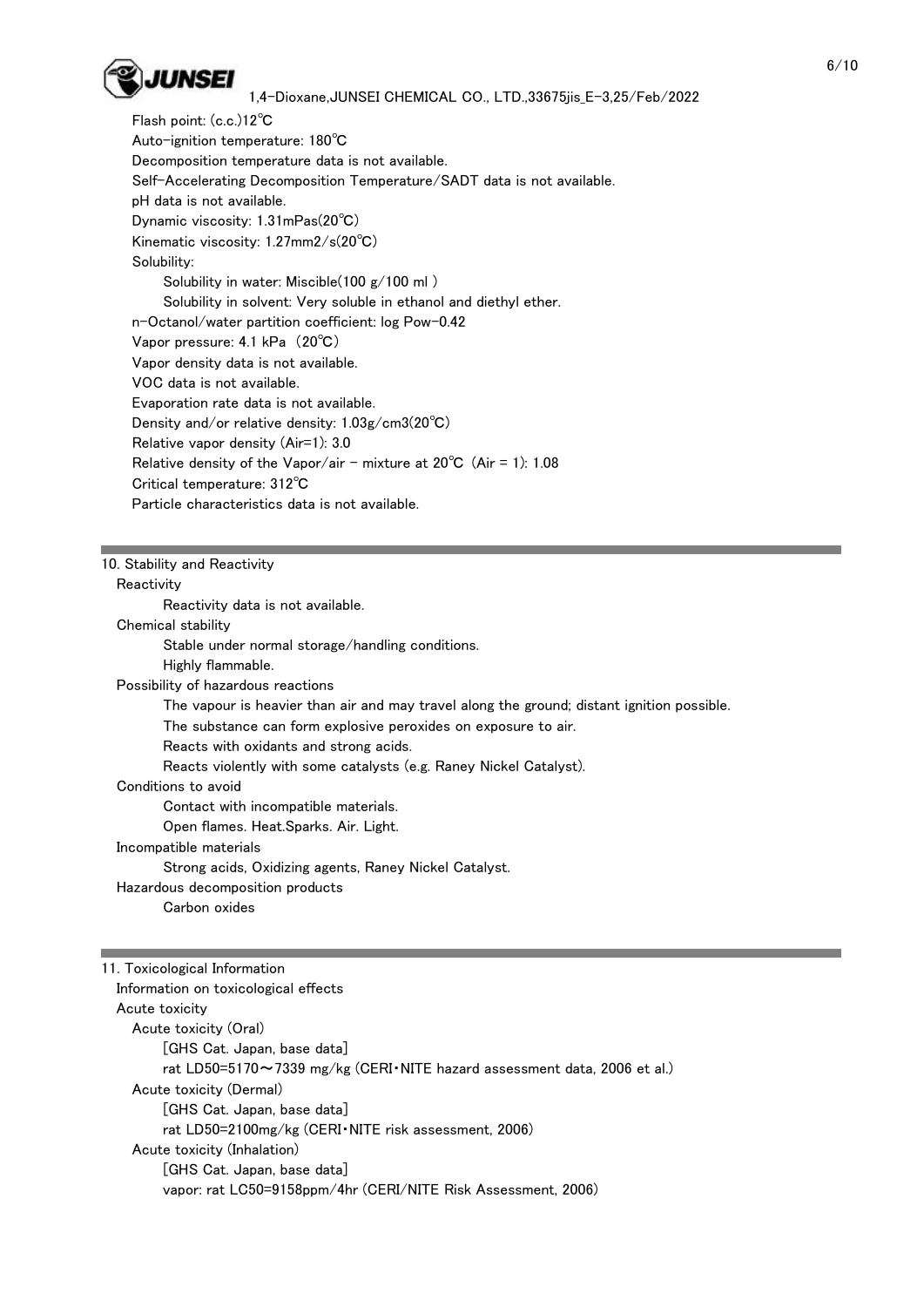

 Labor standard law, Japan; Toxic 1,4-Dioxane Irritant properties Skin corrosion/irritation [GHS Cat. Japan, base data] rabbit : moderate irritation (CERI・NITE risk assessment, 2006) Serious eye damage/irritation [GHS Cat. Japan, base data] cat 2A; human/rabbit (EU-RAR No.21, 2002 et al.) Allergenic and sensitizing effects data is not available. Germ cell mutagenicity Reverse-mutation assay in bacteria (Ames test) :Negative (Mutagenicity Test Results for Chemicals by MHWL in Japan) **Carcinogenicity**  [GHS Cat. Japan, base data] cat.1B; (MHLW carcinogenicityity examination, 1990) [IARC] Group 2B : Possibly carcinogenic to humans [ACGIH] A3(1999) : Confirmed Animal Carcinogen with Unknown Relevance to Humans [EPA] L;Likely to be carcinogenic to humans(2005) [NTP] R : Reasonably Anticipated to be Human Carcinogens [JSOH] Group 2B: The agents which are probably or possibly carcinogenic to humans [EU] Category 2; Substances suspected human carcinogens Reproductive toxicity data is not available. STOT STOT-single exposure [cat.1] [GHS Cat. Japan, base data] central nervous system (MOE risk assessment vol.2, 2003) [cat.3 (resp. irrit.)] [GHS Cat. Japan, base data] respiratory tract irritation (ATSDR, 2007) [cat.3 (drow./dizz.)] [GHS Cat. Japan, base data] narcotic effect (ATSDR, 2007) STOT-repeated exposure  $[cat.1]$  [GHS Cat. Japan, base data] kidney; liver; central nervous system (CERI・NITE risk assessment, 2004) [cat.2] [GHS Cat. Japan, base data] respiratory system (MOE risk assessment vol.2, 2003)

Aspiration hazard data is not available.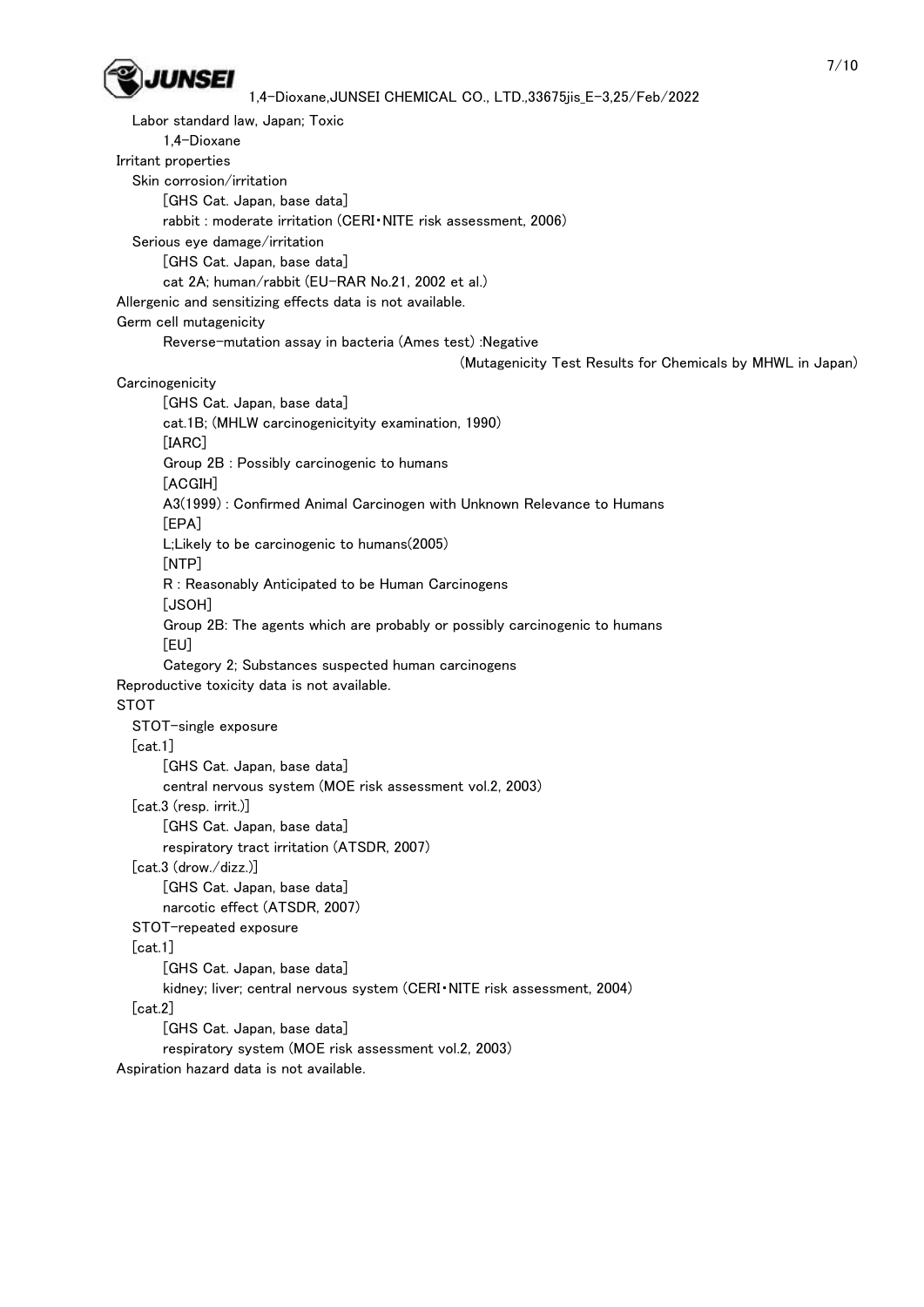

| 12. Ecological Information  |                                                                                               |
|-----------------------------|-----------------------------------------------------------------------------------------------|
| Ecotoxicity                 |                                                                                               |
| Aquatic toxicity            |                                                                                               |
|                             | Hazardous to the aquatic environment (Acute)                                                  |
|                             | [GHS Cat. Japan, base data]                                                                   |
|                             | Fish (Oryzias latipes) $L C50 > 100$ mg/ $L/96$ hr                                            |
|                             | (Test for the Ecological Effect of Chemicals by MOE in Japan, 1995, etc.)                     |
| Water solubility            |                                                                                               |
|                             | 100 g/100 ml (PHYSPROP_DB, 2009)                                                              |
|                             | Persistence and degradability                                                                 |
|                             | Persistence and degradability data is not available.                                          |
|                             | Bioaccumulative potential                                                                     |
|                             | log Pow=-0.27 (ICSC, 2008)                                                                    |
| Mobility in soil            |                                                                                               |
|                             | Mobility in soil data is not available.                                                       |
| Other adverse effects       |                                                                                               |
|                             | Ozone depleting chemical data is not available.                                               |
|                             |                                                                                               |
| 13. Disposal considerations |                                                                                               |
|                             | Description of waste residues and information on their safe handling and methods of disposal, |
|                             | including the disposal of any contaminated packaging                                          |
|                             | Waste treatment methods                                                                       |
|                             | Dispose of contents/container in accordance with local/national regulation.                   |
|                             |                                                                                               |
|                             |                                                                                               |
| 14. Transport Information   |                                                                                               |
| UN No., UN CLASS            |                                                                                               |
|                             | UN No. or ID No.: 1165                                                                        |
|                             | UN Proper Shipping Name: DIOXANE                                                              |
|                             | Class or division (Transport hazard class): 3                                                 |
|                             | Packing group : II                                                                            |
|                             | ERG GUIDE No.: 127                                                                            |
|                             | IMDG Code (International Maritime Dangerous Goods Regulations)                                |
|                             | UN No.: 1165                                                                                  |
|                             | Proper Shipping Name: DIOXANE                                                                 |
|                             | Class or division : 3                                                                         |
|                             | Packing group : II                                                                            |
|                             | IATA Dangerous Goods Regulations                                                              |
|                             | UN No.: 1165                                                                                  |
|                             | Proper Shipping Name: DIOXANE                                                                 |
|                             | Class or division : 3                                                                         |
|                             | Hazard labels : Flamm.liquid                                                                  |
|                             | Packing group : II                                                                            |
| Environmental hazards       |                                                                                               |
|                             | MARPOL Annex III - Prevention of pollution by harmful substances                              |
|                             | Marine pollutants (yes/no) : no                                                               |
|                             | MARPOL Annex $V$ – Prevention of pollution by garbage discharge                               |
|                             | Carcinogenicity: cat.1, 1A, 1B                                                                |
|                             | 1,4-Dioxane                                                                                   |
|                             | Specific target organ toxicity - repeated exposure: cat.1                                     |
|                             | 1,4-Dioxane                                                                                   |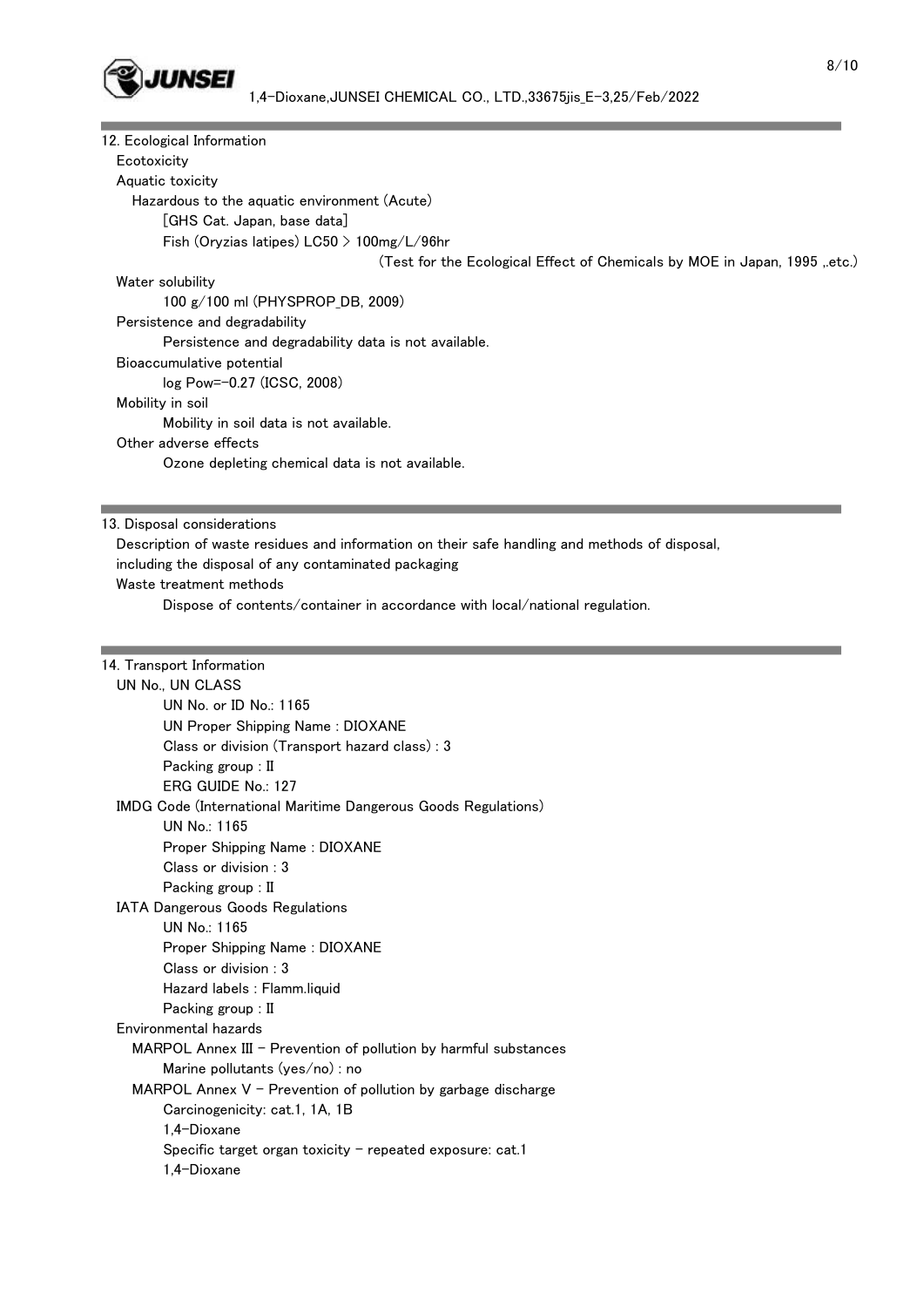

Maritime transport in bulk according to IMO instruments

 Noxious Liquid ; Cat. Y 1,4-Dioxane(Y-222)

15. Regulatory Information

 Safety, health and environmental regulations/legislation specific for the substance or mixture Chemicals listed in TSCA Inventory

1,4-Dioxane

Other regulatory information

 We are not able to check up the regulatory information with regard to the substances in your country or region, therefore, we request this matter would be filled by your responsibility. Regulatory information with regard to this substance in your country or in your region should be examined by your own responsibility.

 Ensure this material in compliance with federal requirements and ensure conformity to local regulations.

 Regulatory information in this section are limited to intentional ingredient(s), but does not contain information on non-intentional ingredients or impurities which are not informed by supplier(s).

Chemical safety assessment

Advice on safe handling for this product can be found in sections 7 and 8 of this SDS.

## 16. Other information

GHS classification and labelling

H225-Flam. Liq. 2: H225 Highly flammable liquid and vapor

H332-Acute Tox. 4: H332 Harmful if inhaled

H315-Skin Irrit. 2: H315 Causes skin irritation

H319-Eye Irrit. 2A: H319 Causes serious eye irritation

H350-Carc. 1B: H350 May cause cancer

H370-STOT SE 1: H370 Causes damage to organs

H335-STOT SE 3: H335 May cause respiratory irritation

H336-STOT SE 3: H336 May cause drowsiness or dizziness

H372-STOT RE 1: H372 Causes damage to organs through prolonged or repeated exposure

H373-STOT RE 2: H373 May cause damage to organs through prolonged or repeated exposure

Reference Book

Globally Harmonized System of classification and labelling of chemicals, UN

Recommendations on the TRANSPORT OF DANGEROUS GOODS 21th edit., 2019 UN

IMDG Code, 2018 Edition (Incorporating Amendment 39-18)

IATA Dangerous Goods Regulations (62nd Edition) 2021

2020 EMERGENCY RESPONSE GUIDEBOOK (US DOT)

2021 TLVs and BEIs. (ACGIH)

JIS Z 7252 : 2019

JIS Z 7253 : 2019

2021 Recommendation on TLVs (JSOH)

Supplier's data/information

 Chemicals safety data management system "GHS Assistant" Version 4.16 (https://www.asahi-ghs.com/) NITE Chemical Risk Information Platform "NITE-CHRIP"

(https://www.nite.go.jp/en/chem/chrip/chrip\_search/systemTop)

GHS Classification Guidance for Enterprises 2019 Revised Edition (Ver. 2.0) (Mar. 2020, METI)

Definitions and Abbreviations

SDS (Safety Data Sheet)

LD50 (Lethal Dose, 50%)

LC50 (Lethal Concentration, 50%)